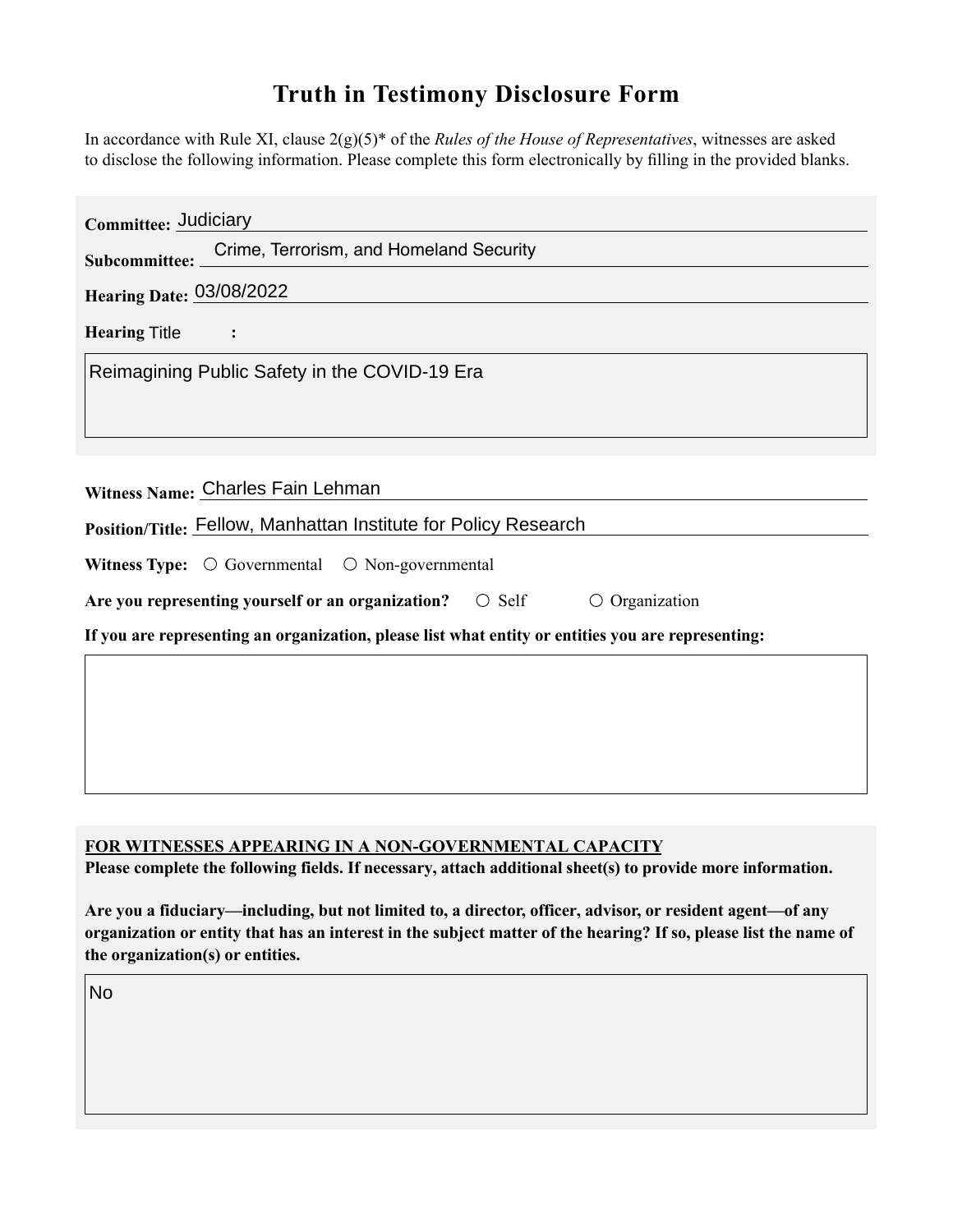**Please list any federal grants or contracts (including subgrants or subcontracts) related to the hearing's subject matter that you, the organization(s) you represent, or entities for which you serve as a fduciary have received in the past thirty-six months from the date of the hearing. Include the source and amount of each grant or contract.** 

**Please list any contracts, grants or payments originating with a foreign government and related to the hearing's subject that you, the organization(s) you represent, or entities for which you serve as a fduciary have received in the past thirty-six months from the date of the hearing. Include the amount and country of origin of each contract or payment.** 

## Please complete the following fields. If necessary, attach additional sheet(s) to provide more information.

 $\Box$  I have attached a written statement of proposed testimony.

 $\Box$  I have attached my curriculum vitae or biography.

**\***Rule XI, clause 2(g)(5), of the U.S. House of Representatives provides:

(5)(A) Each committee shall, to the greatest extent practicable, require witnesses who appear before it to submit in advance written statements of proposed testimony and to limit their initial presentations to the committee to brief summaries thereof.

(B) In the case of a witness appearing in a non-governmental capacity, a written statement of proposed testimony shall include— (i) a curriculum vitae; (ii) a disclosure of any Federal grants or contracts, or contracts, grants, or payments originating with a foreign government, received during the past 36 months by the witness or by an entity represented by the witness and related to the subject matter of the hearing; and (iii) a disclosure of whether the witness is a fiduciary (including, but not limited to, a director, officer, advisor, or resident agent) of any organization or entity that has an interest in the subject matter of the hearing.

(C) The disclosure referred to in subdivision (B)(iii) shall include— (i) the amount and source of each Federal grant (or subgrant thereof) or contract (or subcontract thereof) related to the subject matter of the hearing; and (ii) the amount and country of origin of any payment or contract related to the subject matter of the hearing originating with a foreign government.

(D) Such statements, with appropriate redactions to protect the privacy or security of the witness, shall be made publicly available in electronic form 24 hours before the witness appears to the extent practicable, but not later than one day after the witness appears.